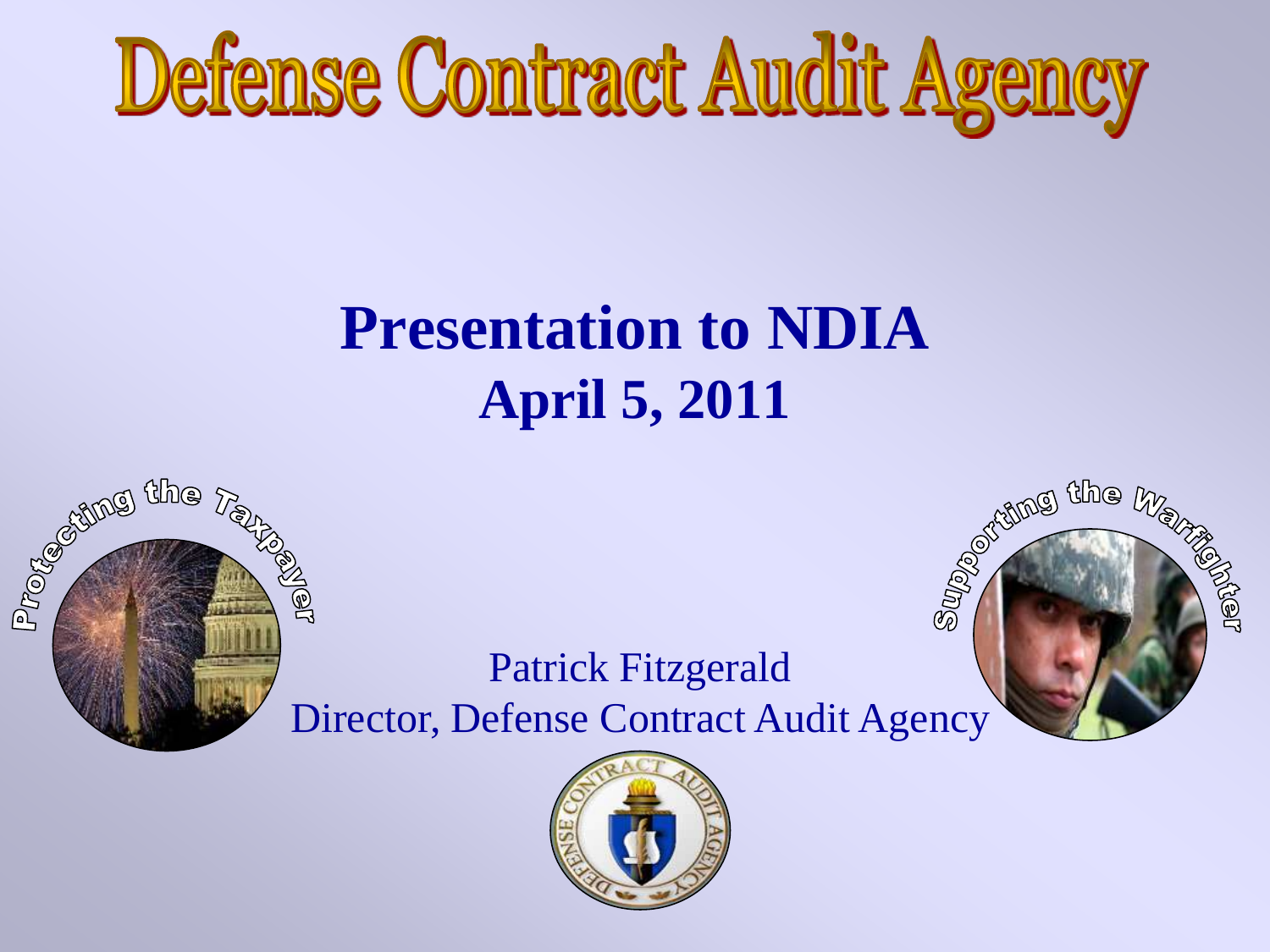

# **DCAA Organization**

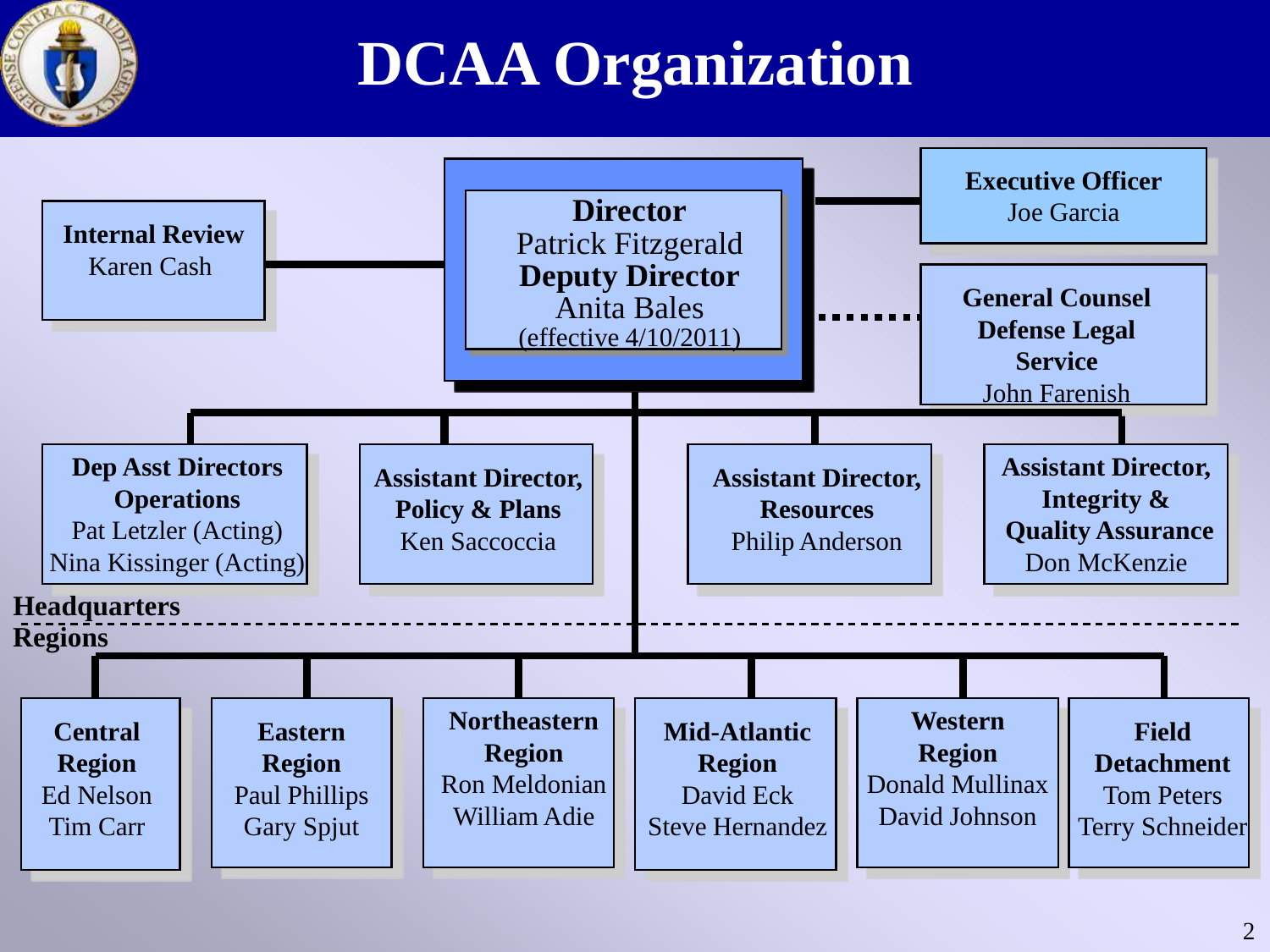

## **Agency Priorities**

- Strengthening DCAA's Talented Workforce
- Delivering High Quality Services and Products
- Requirements/Workload and Resources
- Supporting Overseas Contingency Operations
- Improve Communications and Working Relationships with Stakeholders



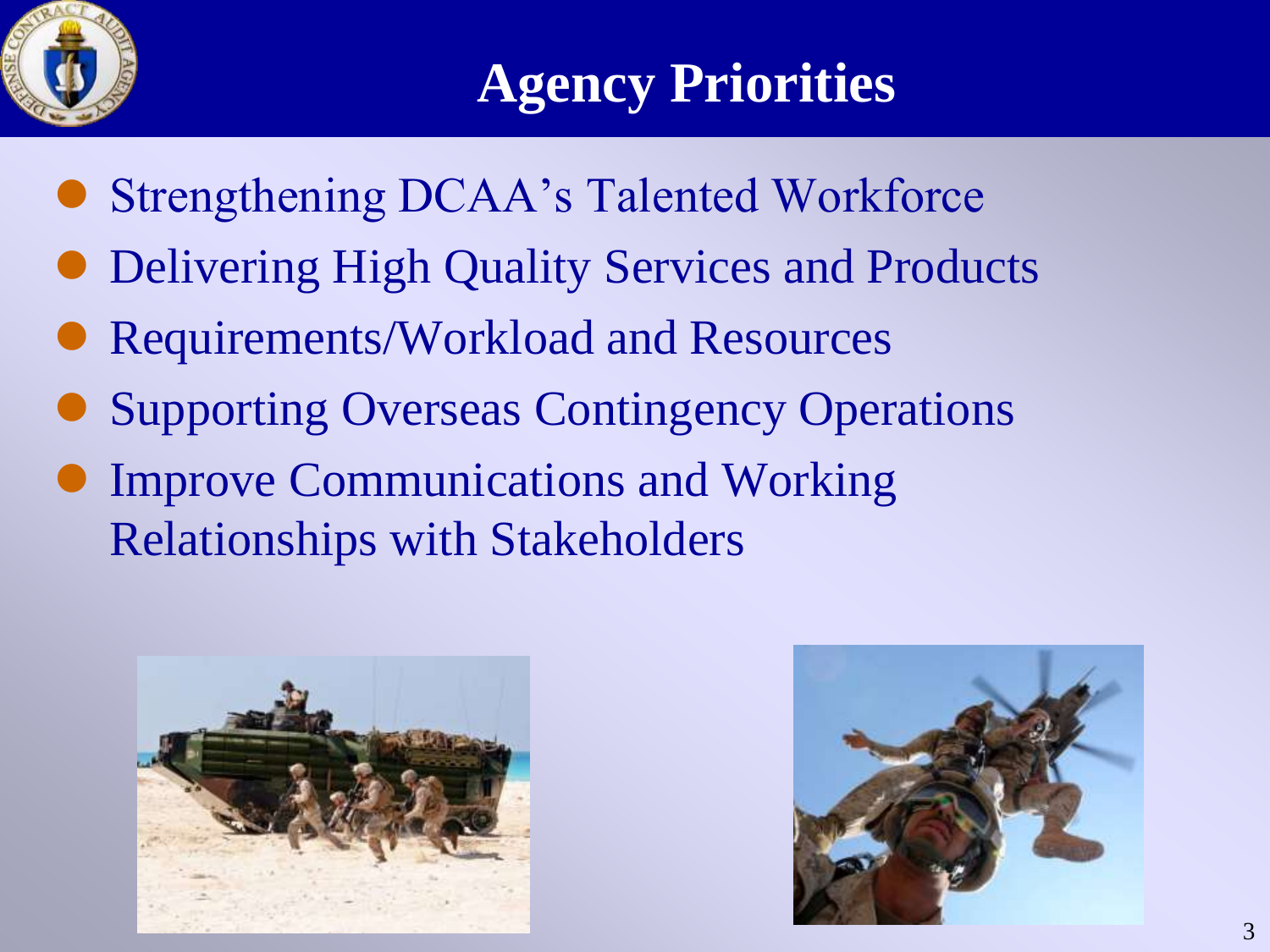

- Established proposal walk-through and early identification of issues/inadequacies
- Initiated Raytheon CAC pilot project
- Issued extensive changes to audit guidance, procedures and processes.
- Agency-wide Audit Training Initiative QA/Policy Training by April 2011.
- Authorized additional management/supervisory position to allow more time on audits.
- Held Agency- wide FAO Managers Conference.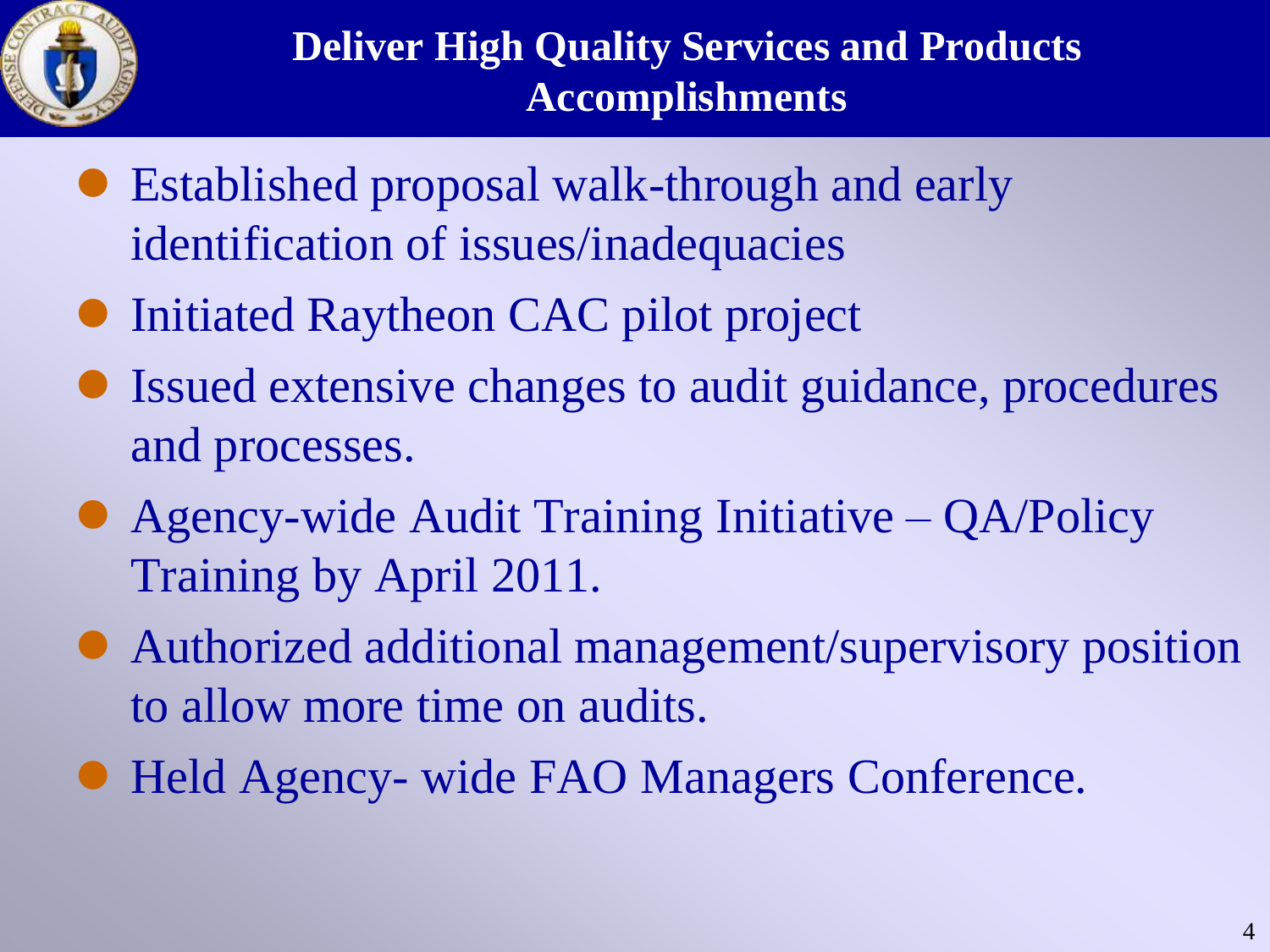

## **Requirements/Workload and Resources Accomplishments**

- Working with Stakeholders to defer or divest low risk workload will allow DCAA to focus on higher risk work with larger payback to Warfighter/Taxpayer.
- Added 500 new employees over the last 2 years
- DPAP Memorandum (1/4/2011), "Better Buying Power: Guidance for Obtaining Greater Efficiency and Productivity in Defense Spending: "Align DCMA and DCAA Processes to Ensure Work is Complementary"
	- **→** Increased Thresholds for Price Proposal Audits
	- Forward Pricing Rate Agreements/Forward Pricing Rate Recommendations
	- $\rightarrow$  Financial Capability Reviews
	- Purchasing System Reviews
	- Contractor Business Systems Rule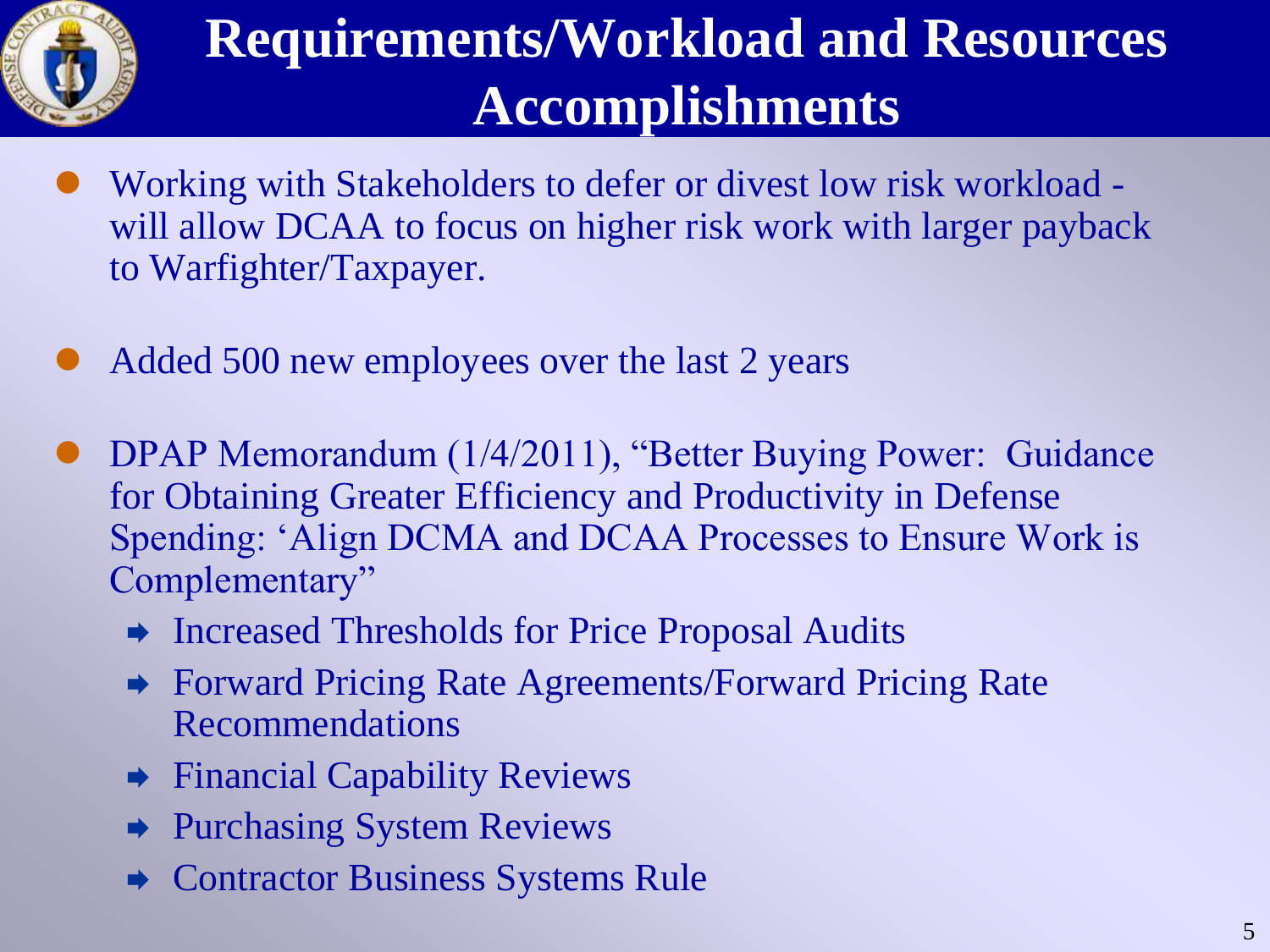

Making a concerted effort to engage with stakeholders:

- Issued "Rules of Engagement".
- Initiated regular high level meetings with contracting community.
- Executives participated at speaking engagements with DoD Procurement and Contractor Associations.
- Issued Joint DCAA/DCMA Directors Memorandums.
- Issued Guidance in support of DPAP Memorandum Resolving Contract Audit Recommendations.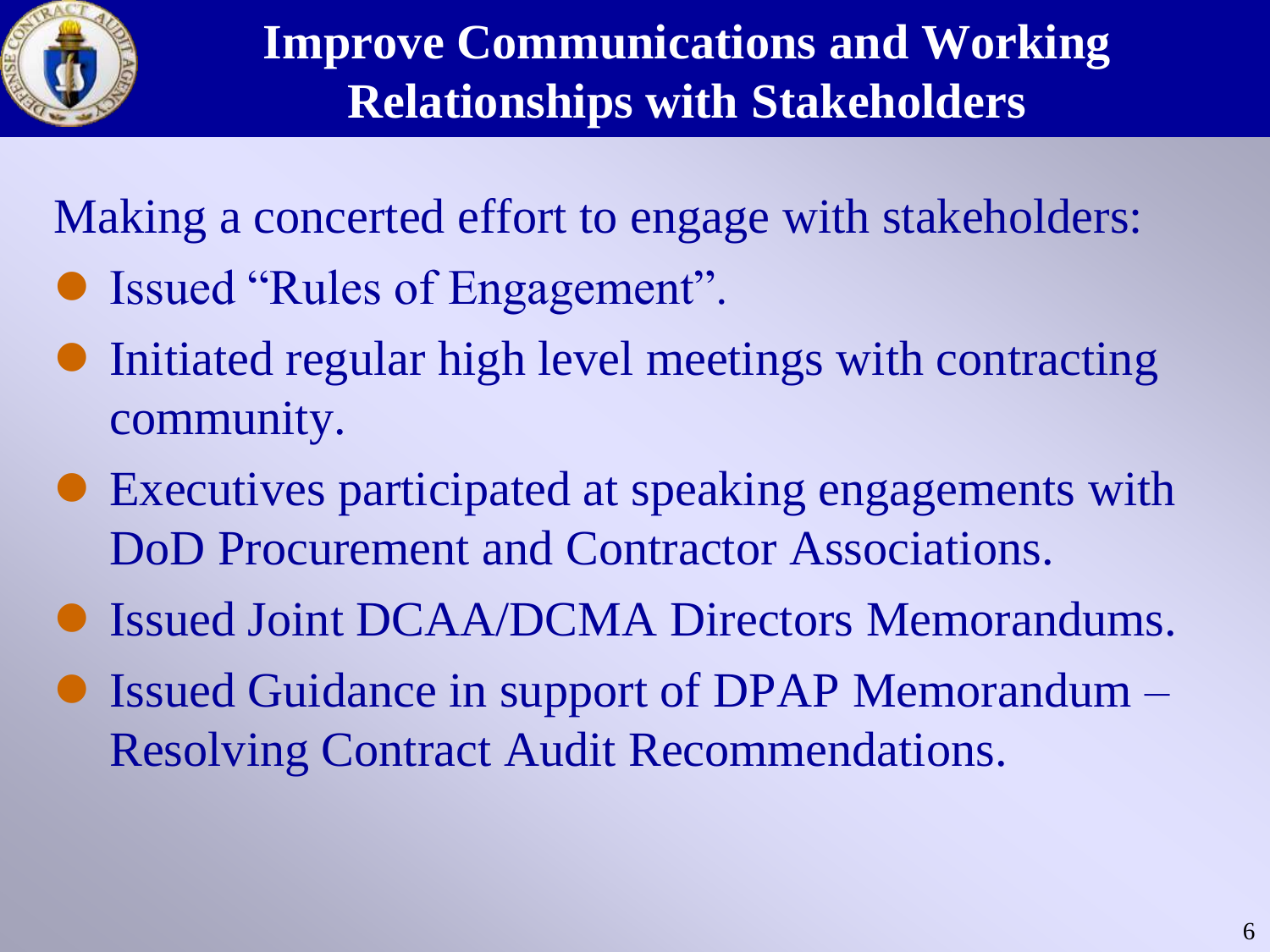

# **DCAA Rules of Engagement**

- Issued guidance on establishing open and effective communications with all stakeholders
- Rules cover communications during each phase of the audit:
	- $\rightarrow$  Establishing the engagement
	- **► Entrance conference**
	- $\rightarrow$  During the audit
	- $\rightarrow$  Exit conference
	- Post report issuance
	- Negotiations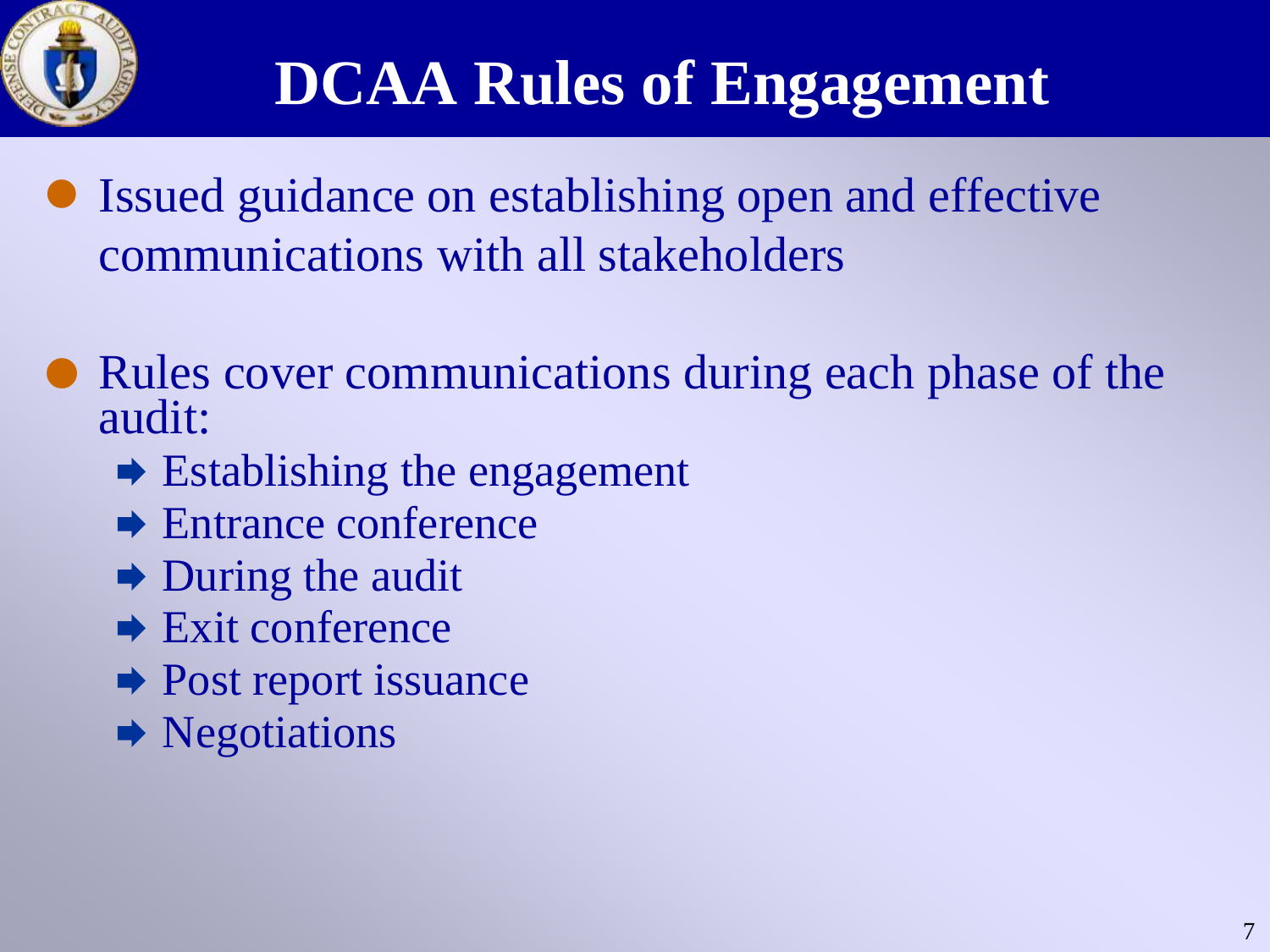

• Contractor business systems and internal controls – the first line of defense against waste, fraud, and abuse

#### **Proposed Rule**

- defines systems as accounting, estimating, purchasing, EVMS, MMAS, and property management, and
- defines and establishes specific criteria for each business system & provides for withhold provision when a business system contains deficiencies.

#### DCAA

- $\rightarrow$  aligning its review of contractor's business systems with the proposed rule
- proposed process includes reporting contractor compliance with DFARS criteria and reporting any deficiencies to contracting officer for their determination for approving or disapproving business system.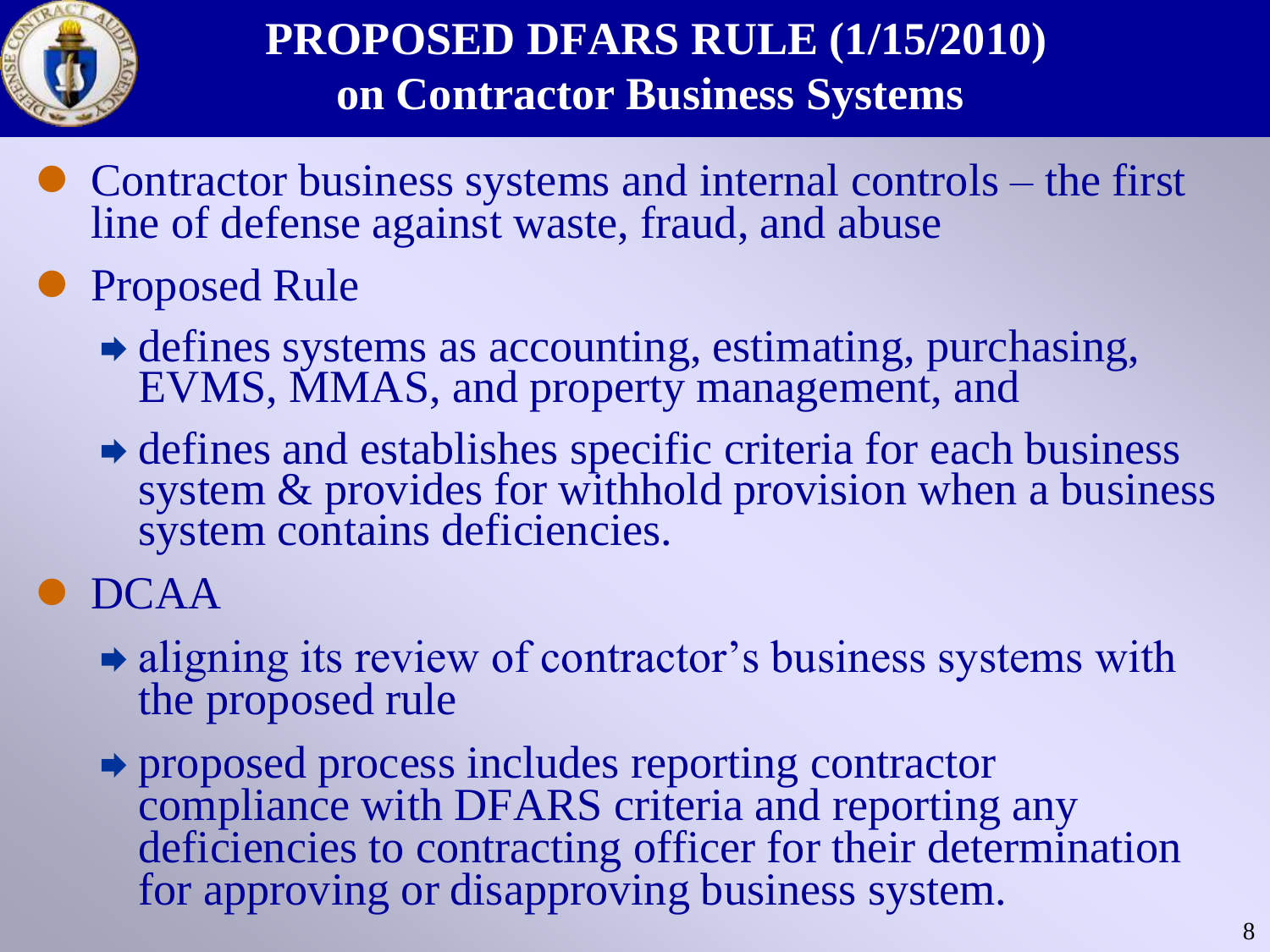

Adequate contractor submissions and assertions

 Adequate supporting data in a timely manner and timely access to **key** contractor personnel responsible for contractor support

• Real-time DCAA access to contractor systems